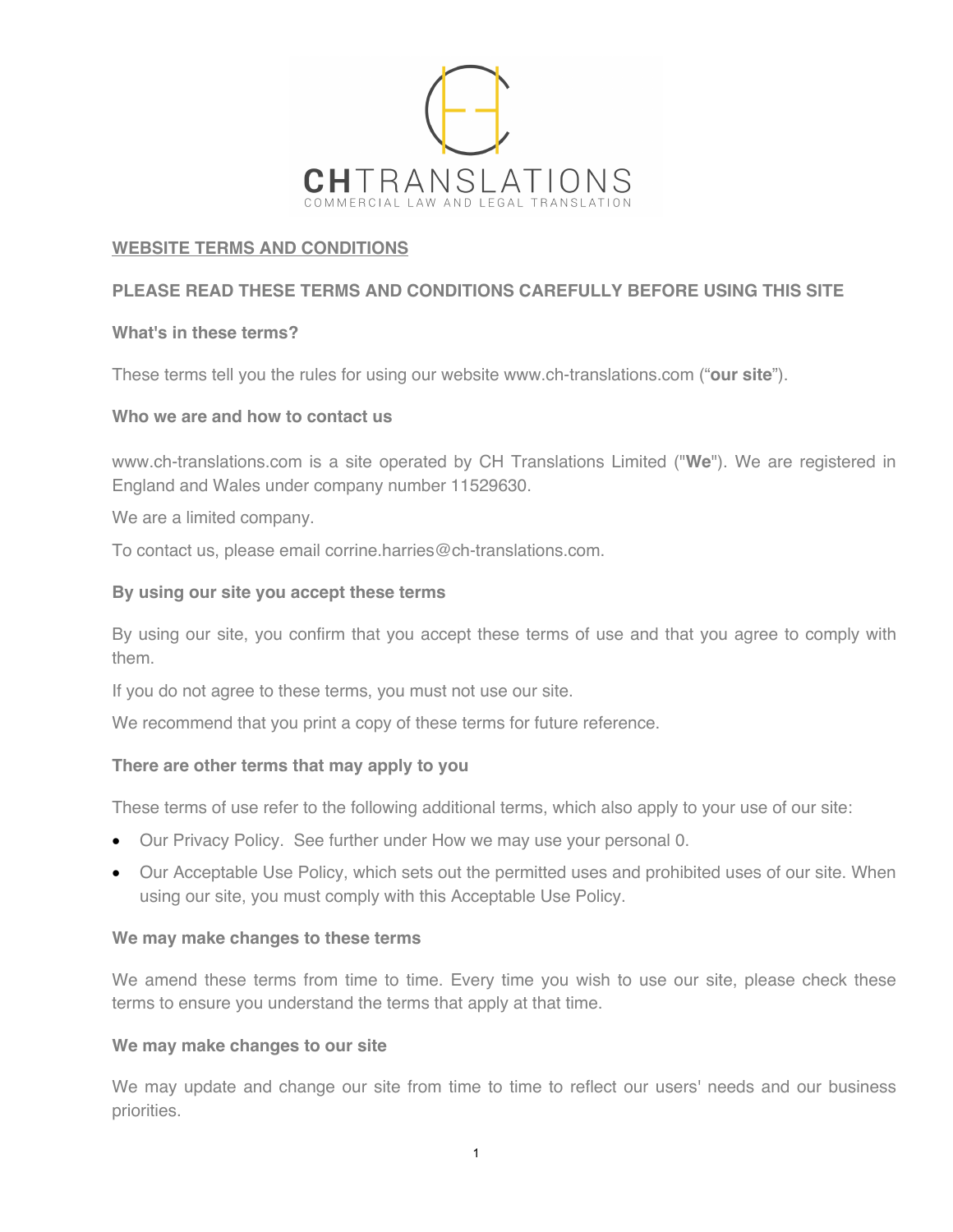

### **We may suspend or withdraw our site**

Our site is made available free of charge.

We do not guarantee that our site, or any content on it, will always be available or be uninterrupted. We may suspend or withdraw or restrict the availability of all or any part of our site for business and operational reasons. We will try to give you reasonable notice of any suspension or withdrawal.

You are also responsible for ensuring that all persons who access our site through your internet connection are aware of these terms of use and other applicable terms and conditions, and that they comply with them.

### **How you may use material on our site**

We are the owner or the licensee of all intellectual property rights in our site, and in the material published on it. Those works are protected by copyright laws and treaties around the world. All such rights are reserved.

You may print off one copy, and may download extracts, of any page(s) from our site for your personal use and you may draw the attention of others within your organisation to content posted on our site.

You must not modify the paper or digital copies of any materials you have printed off or downloaded in any way, and you must not use any illustrations, photographs, video or audio sequences or any graphics separately from any accompanying text.

Our status (and that of any identified contributors) as the authors of content on our site must always be acknowledged.

You must not use any part of the content on our site for commercial purposes without obtaining a licence to do so from us or our licensors.

If you print off, copy or download any part of our site in breach of these terms of use, your right to use our site will cease immediately and you must, at our option, return or destroy any copies of the materials you have made.

# **Do not rely on information on this site**

The content on our site is provided for general information only. It is not intended to amount to advice on which you should rely. You must obtain professional or specialist advice before taking, or refraining from, any action on the basis of the content on our site.

Although we make reasonable efforts to update the information on our site, we make no representations, warranties or guarantees, whether express or implied, that the content on our site is accurate, complete or up to date.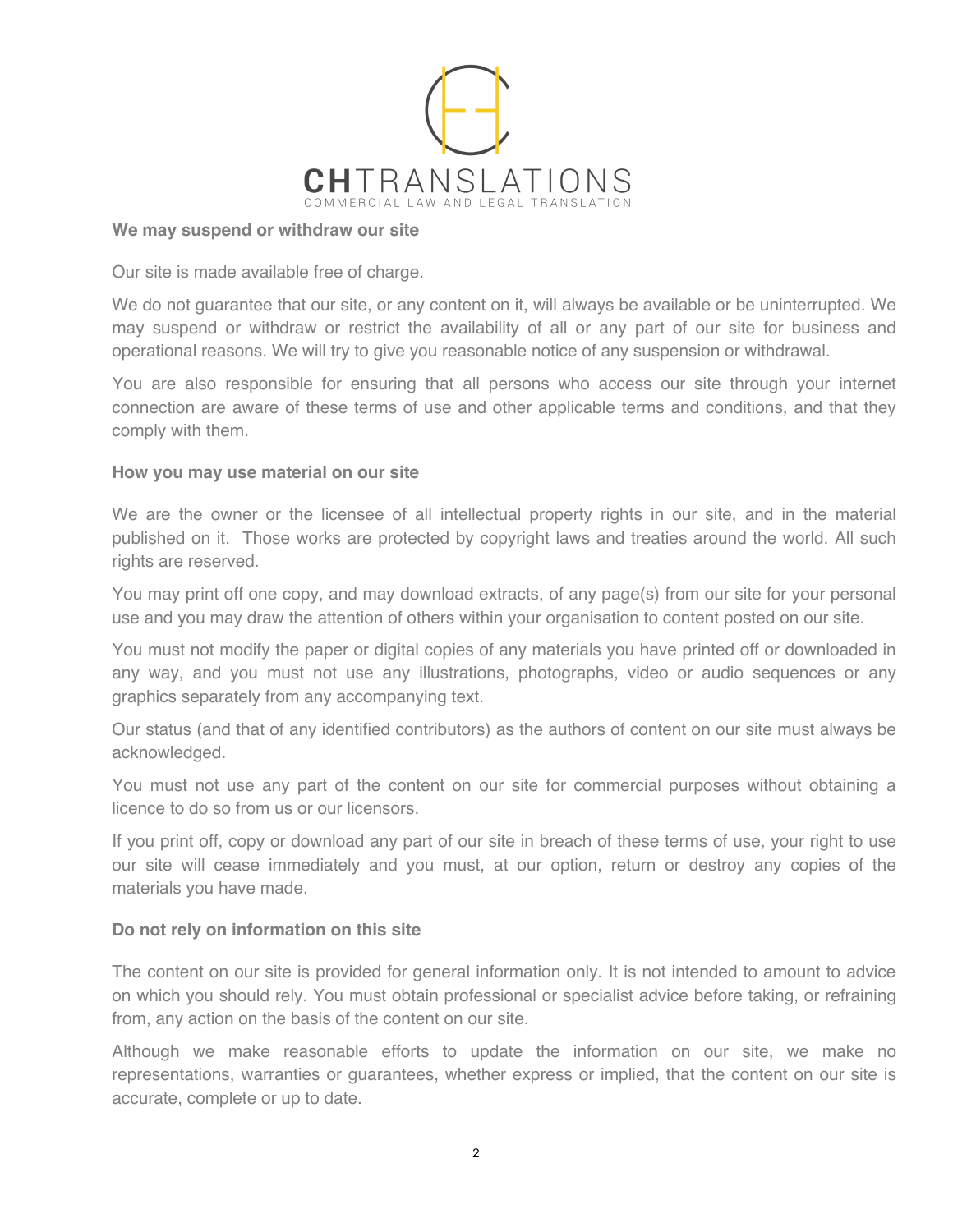

### **We are not responsible for websites we link to**

Where our site contains links to other sites and resources provided by third parties, these links are provided for your information only. Such links should not be interpreted as approval by us of those linked websites or information you may obtain from them.

We have no control over the contents of those sites or resources.

### **User-generated content is not approved by us**

This website may include information and materials uploaded by other users of the site, including to bulletin boards and chat rooms. This information and these materials have not been verified or approved by us. The views expressed by other users on our site do not represent our views or values.

### **How to complain about content uploaded by other users**

If you wish to complain about content uploaded by other users please contact us.

### **Our responsibility for loss or damage suffered by you**

#### **Whether you are a consumer or a business user**:

We do not exclude or limit in any way our liability to you where it would be unlawful to do so. This includes liability for death or personal injury caused by our negligence or the negligence of our employees, agents or subcontractors and for fraud or fraudulent misrepresentation.

#### **If you are a business user**:

- We exclude all implied conditions, warranties, representations or other terms that may apply to our site or any content on it.
- We will not be liable to you for any loss or damage, whether in contract, tort (including negligence), breach of statutory duty, or otherwise, even if foreseeable, arising under or in connection with:
	- use of, or inability to use, our site; or
	- use of or reliance on any content displayed on our site.
- In particular, we will not be liable for:
	- loss of profits, sales, business, or revenue;
	- business interruption;
	- loss of anticipated savings;
	- loss of business opportunity, goodwill or reputation; or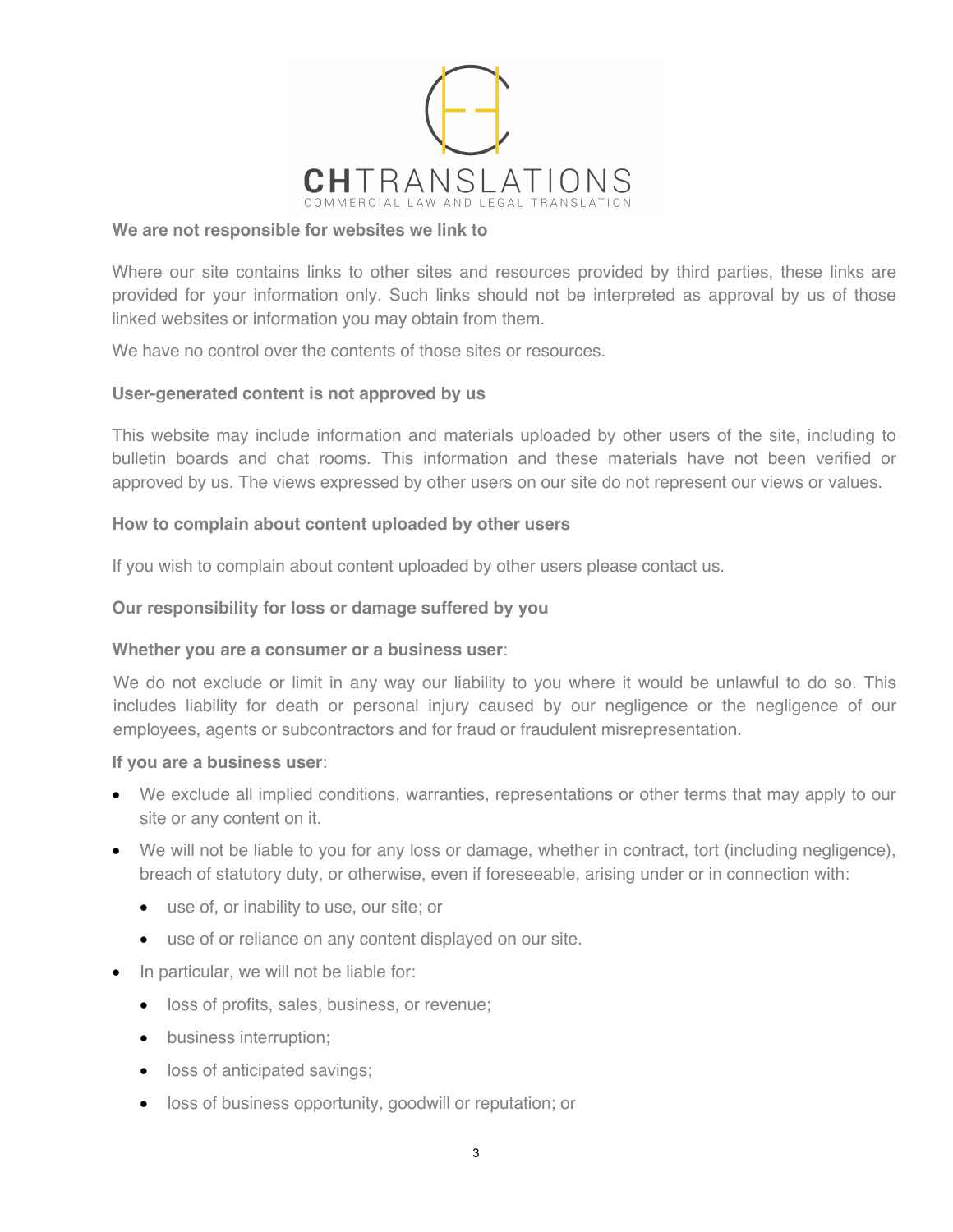

• any indirect or consequential loss or damage.

#### **If you are a consumer user**:

- Please note that we only provide our site for private use. You agree not to use our site for any commercial or business purposes, and we have no liability to you for any loss of profit, loss of business, business interruption, or loss of business opportunity.
- If defective digital content that we have supplied, damages a device or digital content belonging to you and this is caused by our failure to use reasonable care and skill, we will either repair the damage or pay you compensation. However, we will not be liable for damage that you could have avoided by following our advice to apply an update offered to you free of charge or for damage that was caused by you failing to correctly follow installation instructions or to have in place the minimum system requirements advised by us.

### **How we may use your personal information**

We will only use your personal information as set out in our Privacy Policy.

### **Uploading content to our site**

Whenever you make use of a feature that allows you to upload content to our site, or to make contact with other users of our site, you must comply with the content standards set out in our Acceptable Use Policy.

You warrant that any such contribution does comply with those standards, and you will be liable to us and indemnify us for any breach of that warranty. This means you will be responsible for any loss or damage we suffer as a result of your breach of warranty.

Any content you upload to our site will be considered non-confidential and non-proprietary. You retain all of your ownership rights in your content, but you are required to grant us a limited licence to use, store and copy that content and to distribute and make it available to third parties.

We also have the right to disclose your identity to any third party who is claiming that any content posted or uploaded by you to our site constitutes a violation of their intellectual property rights, or of their right to privacy.

We have the right to remove any posting you make on our site if, in our opinion, your post does not comply with the content standards set out in our Acceptable Use Policy.

You are solely responsible for securing and backing up your content.

We do not store terrorist content